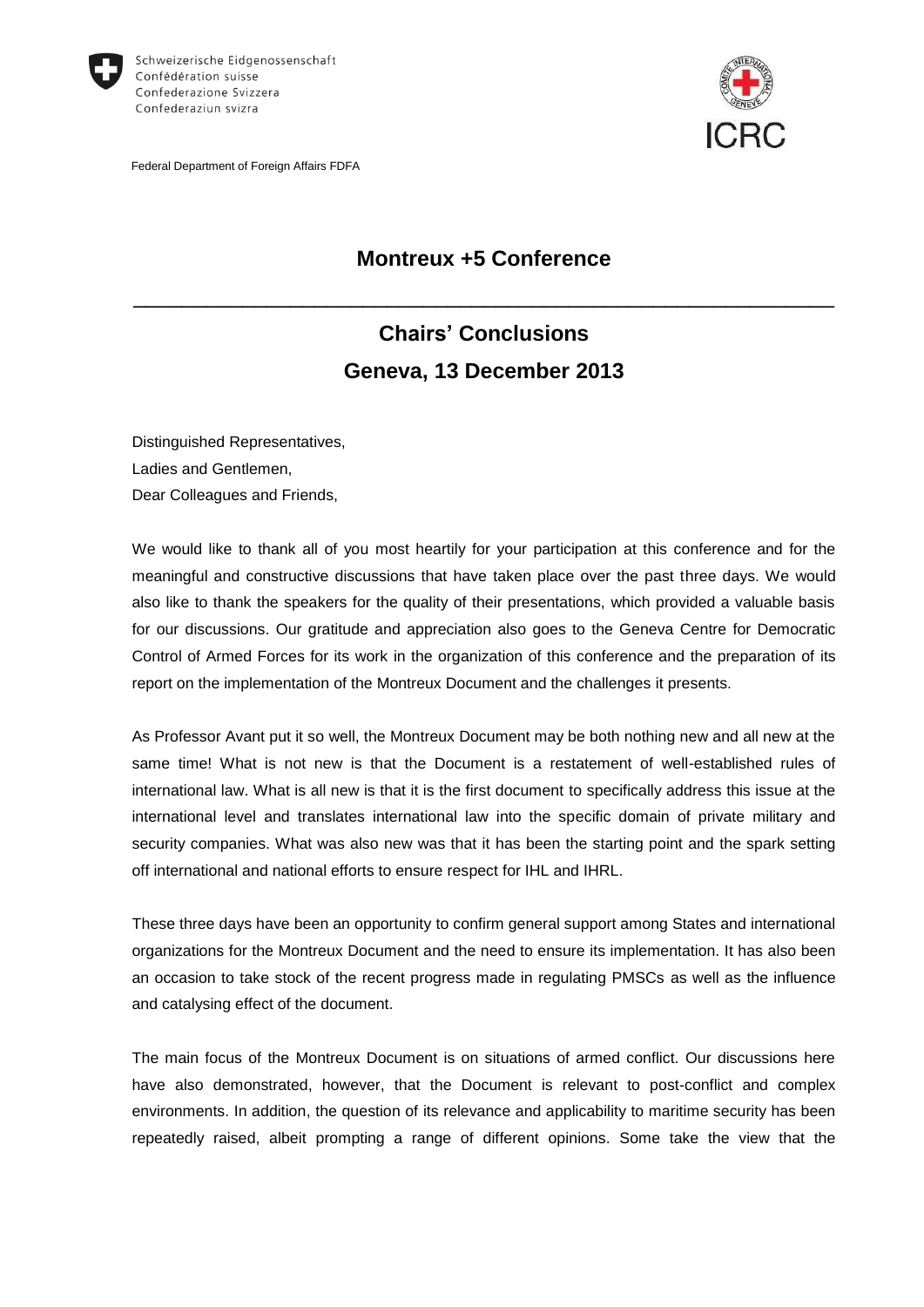Montreux Document already addresses the needs of the maritime sector. Others feel, however, that the standards outlined in the Document need to be further adapted to the specificities of the sector, while others insist that standards developed in other fora — in particular the IMO contact group sufficiently address this issue.

The discussions also highlighted the following major challenges which call for further action.

#### **Promoting further support for the Montreux Document**

Currently, forty-nine States and three international organizations support the Montreux Document. This is already a substantial number. We are confident, however, that this number could be higher. Promotion of the Montreux Document will therefore remain an important objective.

As mentioned during the conference, the ICRC together with Switzerland and host Governments and in collaboration with DCAF have organized several outreach workshops with the aim of increasing awareness of the Montreux Document and promoting further support. These workshops paved the way to this conference by highlighting the benefit to be gained from governments and stakeholders sharing experiences. More work will be done to increase the number of States supporting the Montreux Document especially from the South. The next workshop will be in Senegal. This has been confirmed over the past three days along with the need to address from a regional perspective the issues and challenges raised by the activities of PMSCs, especially in those parts of the world with fewer participating States.

With regard to increasing support for the Montreux Document, the growing interest of international organizations deserves our attention. The European Union, the OSCE and NATO have now joined the initiative. These organisations will undoubtedly act as a vector for promoting and enlisting support for the Document on a much larger scale.

#### **Need for implementation of the Montreux Document**

The need to implement the rules and good practices set out in the Montreux Document was at the centre of our discussions during this conference. In this regard, the importance of taking the following steps was underlined in both the background report and the statements of participants:

 To ensure that PMSCs respect IHL and IHRL in their activities and that those responsible for violations are held accountable, it is essential that States enact adequate national laws and put in place robust regulatory regimes. In this regard, it is also essential that States clearly determine which services may or may not be performed by PMSCs. During the conference, several States noted that their national legislation already restricts the services that PMSCs may perform. It was particularly interesting to note that many States clearly prohibit PMSCs from performing any combat related activities. Others generally agreed with the idea that inherent State prerogatives should not be undermined, while allowing for some flexibility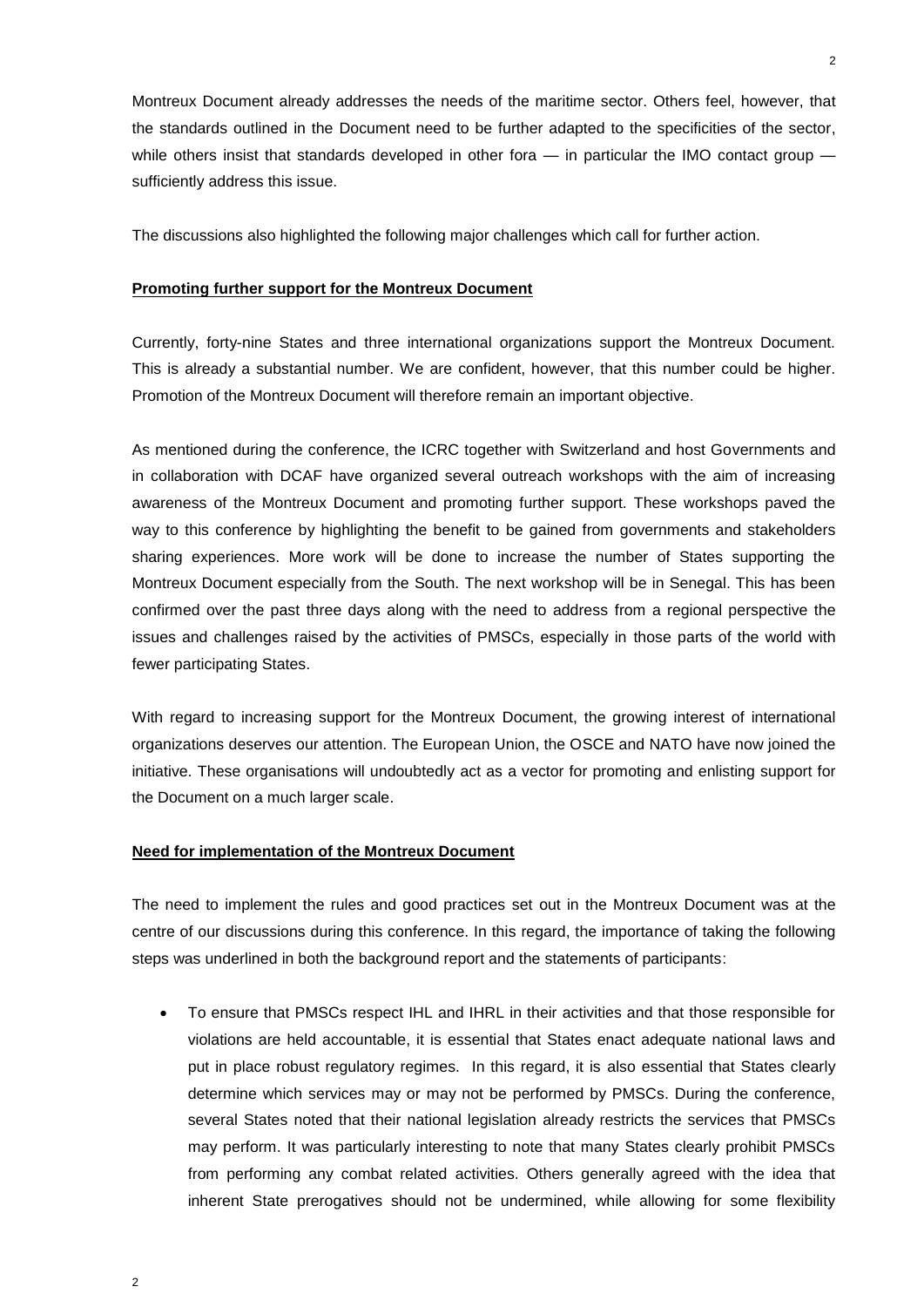regarding exceptions. Although clear progress has been made, States that have not yet done so should prioritise the determination of services that PMSCs may or may not provide.

- The multinational nature of PMSC activities has also been highlighted as an important challenge for national legislation, which generally does not apply extraterritorially. For instance, some States whose domestic law prohibits their nationals from working for PMSCs abroad have pointed out the difficulties they face in ensuring that other States and foreign companies respect their law abroad. In this respect, specific cooperation, as well as further discussion on how to address this complex legal issue - including through an internationally binding instrument - would be useful.
- Ensuring that existing licensing and authorization systems are able to effectively perform their tasks is also a highly effective way for States to ensure respect for the Montreux Document. Furthermore, sufficient resources are essential for, *inter alia*, proper screening, investigation of past conduct, compliance with relevant regulations, licensing with regard to weapons and ammunition, and assessing whether PMSC personnel are adequately trained.

Finally, participants highlighted the important role of civil society in raising awareness of the flaws in national laws and regulatory frameworks and in advancing the availability of remedies and recourse for victims.

Switzerland, the ICRC and DCAF are committed to assisting States in the implementation of their international legal obligations and the rules and good practices set out in the Montreux Document. In particular, the ICRC Advisory Services remain available to provide the necessary legal and technical assistance to States in this regard.

## **Different layers of regulation**

The Montreux Document spells out existing obligations of States and good practices under international law. Regulation of the industry is an additional and complementary layer of regulation. In this sense, soft law instruments can help clarify obligations and help States translate international rules into national law or policies.

Effective implementation of the ICoC by the industry is an important part of the regulatory framework. Signing the Code is the first step in a process leading eventually to full compliance. If all clients of private security companies – in particular governments and international organizations – require in their contracts that all services be performed in accordance with the ICoC, this 'soft law' instrument will progressively become mandatory.

For example, the Swiss Federal Act on Private Security Services Provided Abroad (which was adopted in September this year by the Swiss Parliament) states that companies which are based in Switzerland but provide security services abroad as well as companies contracted by Switzerland are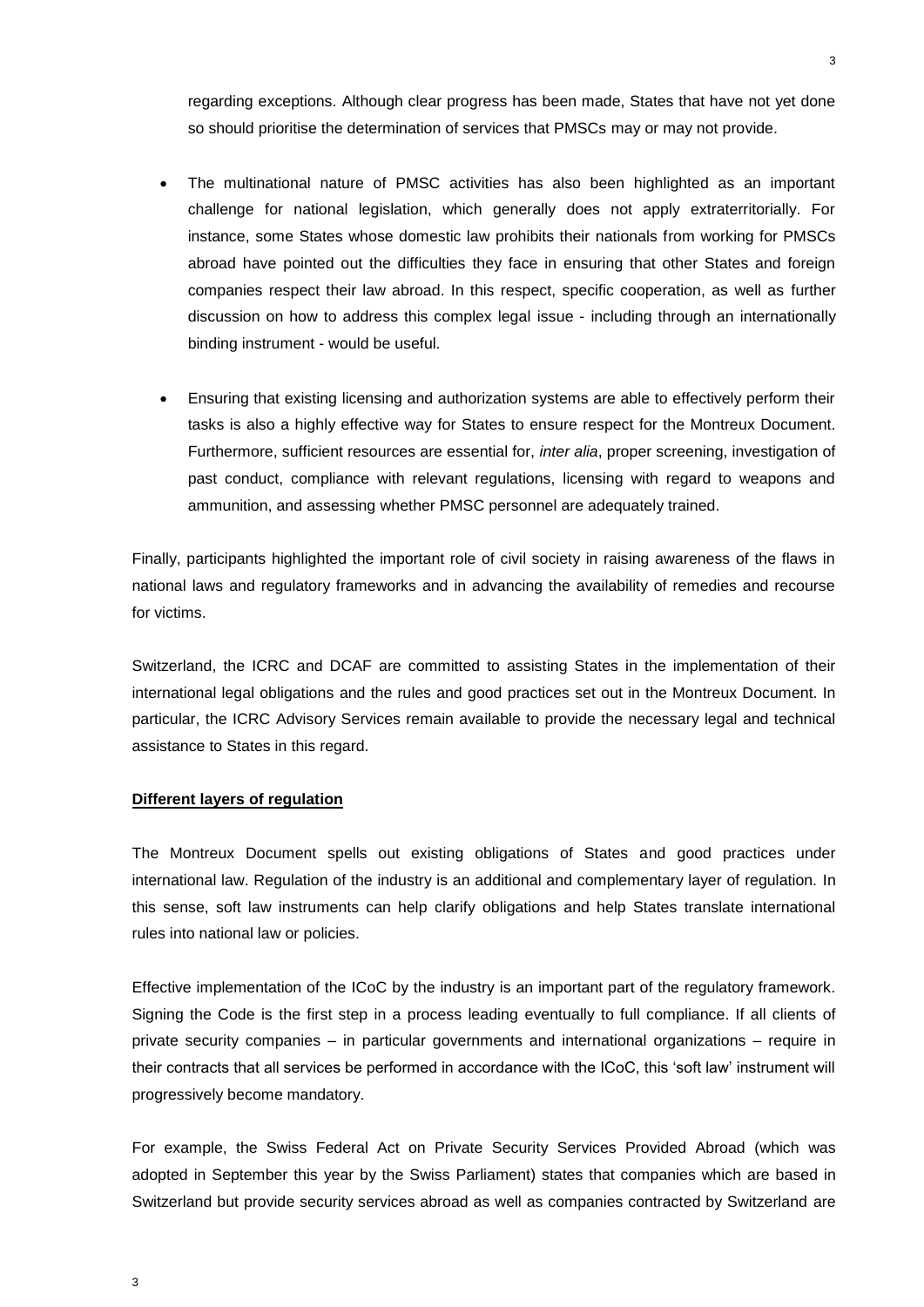obliged to sign up to the Code. Other countries stipulate in their procurement legislations that only companies that have accepted the Code may be hired.

This multi-layered approach, combining soft law instruments, self-regulatory instruments and national legislation is innovative and has proven to be both effective and efficient. It may also provide a model for regulating other areas where many different actors are involved, such as natural resources and environmental issues.

However, as mentioned by some, a soft law approach might not be sufficient to address some specific issues, such as jurisdictional matters and mutual legal assistance. For this reason, some participants indicated that it could be useful to negotiate a binding instrument in these areas. Providing effective remedies and accountability is crucial to ensuring that the regulation of the PMSC industry is both legitimate and credible.

This is a concrete area where the efforts conducted within the United Nations are complementary to what is being done in the context of the Montreux Document. They both aim to uphold IHL and international human rights law.

### **The need for further dialogue: A Montreux Document Participants' Forum**

Participants in the Montreux+5 Conference have expressed their interest in institutionalizing the dialogue among Montreux Document participants. Many expressed their readiness to provide advice to the ICoC Association on national and international policy and regulatory matters as provided for by Article 10 of the articles of Association.

Most Montreux Document participants were of the view that such a forum should go further than this advisory function and establish a permanent structure for Montreux Document participants, allowing States to discuss and exchange information on challenges they face, notably in the national implementation of obligations related to PMSCs. Such a forum could provide a centre of gravity for the Montreux process as well as a venue for informal consultations among supporters of the Montreux Document. It would also enable them to share lessons learned and good practices.

Montreux Document participants agreed that any forum established for these purposes should be "light" and create synergies with existing fora. However, they agreed that an institutional structure could gather and disseminate information, facilitate coordination and communication among endorsing states, and act as a repository for research and the compilation of a list of good practices.

More in-depth discussions are necessary to identify what kind of additional functions such a forum should perform for the benefit of Montreux Document participants. Switzerland and the ICRC will therefore convene informal discussions in Geneva next year on the establishment of a Montreux Participants' Forum. The first discussion will take place in the first quarter of next year.